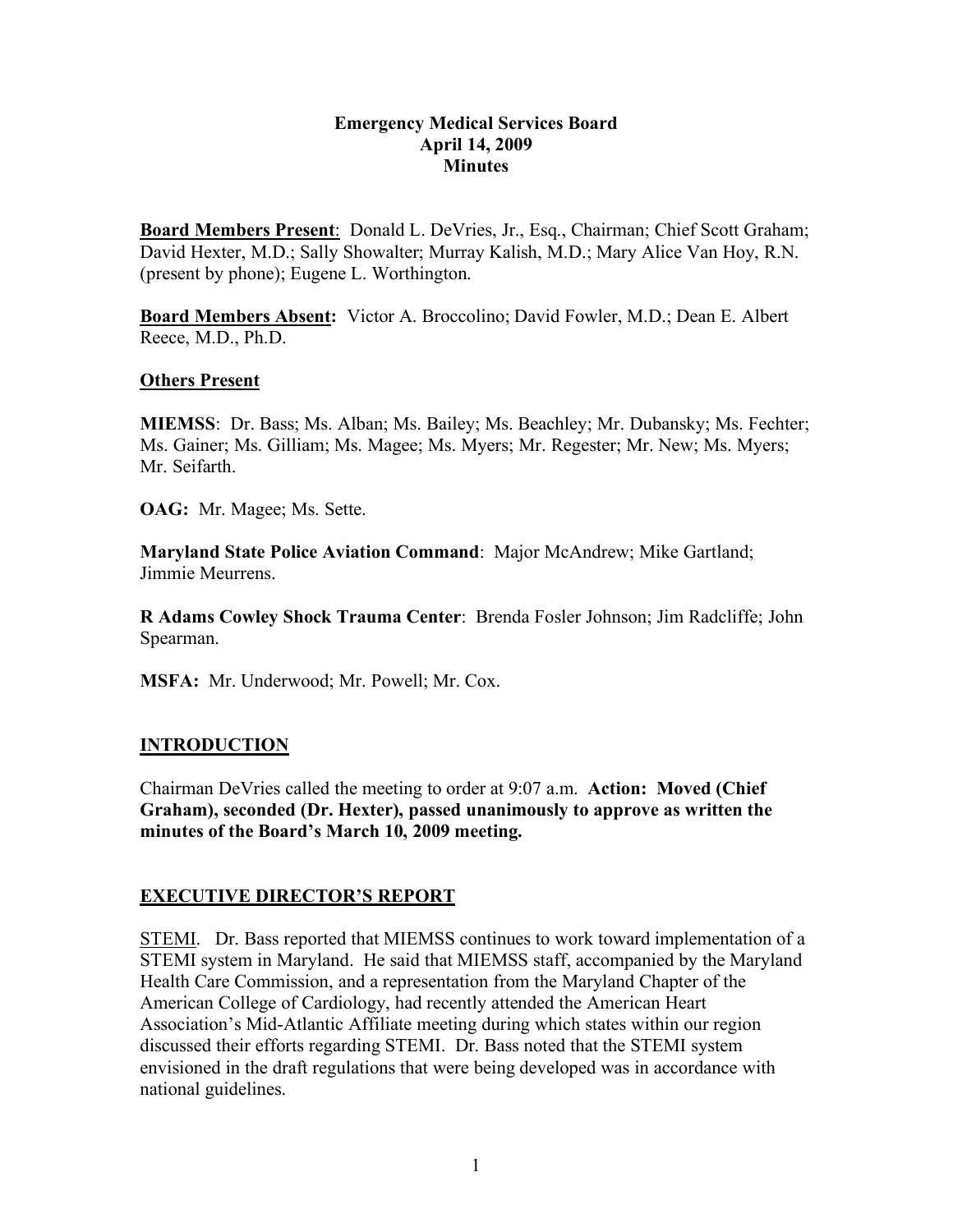Personnel. Dr. Bass reported that Clay Stamp and Chris Handley had recently left MIEMSS to accept other positions. Dr. Bass said that MIEMSS would soon be advertising for the position vacated by Mr. Stamp and that MIEMSS was working to obtain additional data and research support from the National Study Center for Trauma  $\&$ EMS.

Proposed Federal Legislation. Dr. Bass reported that he had represented the National Association of EMS Officials at hearings of the House Transportation Committee regarding helicopter emergency medical services. He said that a bill had been introduced in the House of Representatives (HR 978) to more clearly define the role of the states in regulating the medical aspects of helicopter EMS.

# **REPORT OF THE R ADAMS COWLEY SHOCK TRAUMA CENTER**

Mr. Spearman distributed the Shock Trauma Center Report for March 2009. He noted that March admissions were slightly behind the same period last year and that budgeted admissions were also behind last year's. He noted that OR cases were just slightly behind last year's figure and there had been no capacity alerts during the month. He summarized the Shock Trauma Center's third quarter education efforts. He said that the Shock Trauma Gala would be held on April  $25^{\text{th}}$ .

# **LEGISLATIVE REPORT**

Ms. Gainer distributed and reviewed the Legislative Report which summarized the major bills and initiatives during the 2009 General Assembly Session. She briefly reviewed the report and recommendations of the House EMS Systems Workgroup, as well as the various EMS-related bills introduced in the Senate. She summarized the major budgetary results from the Session, which included \$52.5 million for MSP helicopter replacement, an additional \$15 million for an addition to the Shock Trauma Center, and the transfer of the \$17 million balance from the Trauma Physician Services Fund to the General Fund. Ms. Gainer thanked the Board, MIEMSS staff, the Maryland State Firemen's Association, the Shock Trauma Center, the EMS and fire community and others for all their efforts and hard work during the legislative session.

### **OLD BUSINESS**

Public Access AED Regulation Amendments. Ms. Sette reported that last month's final Board approval of the published changes to the AED regulations was premature in that it occurred just prior to closure of the comment period. She reminded the Board that no comments had been received on the published changes to the AED regulations and asked the Board to approve the regulations as published.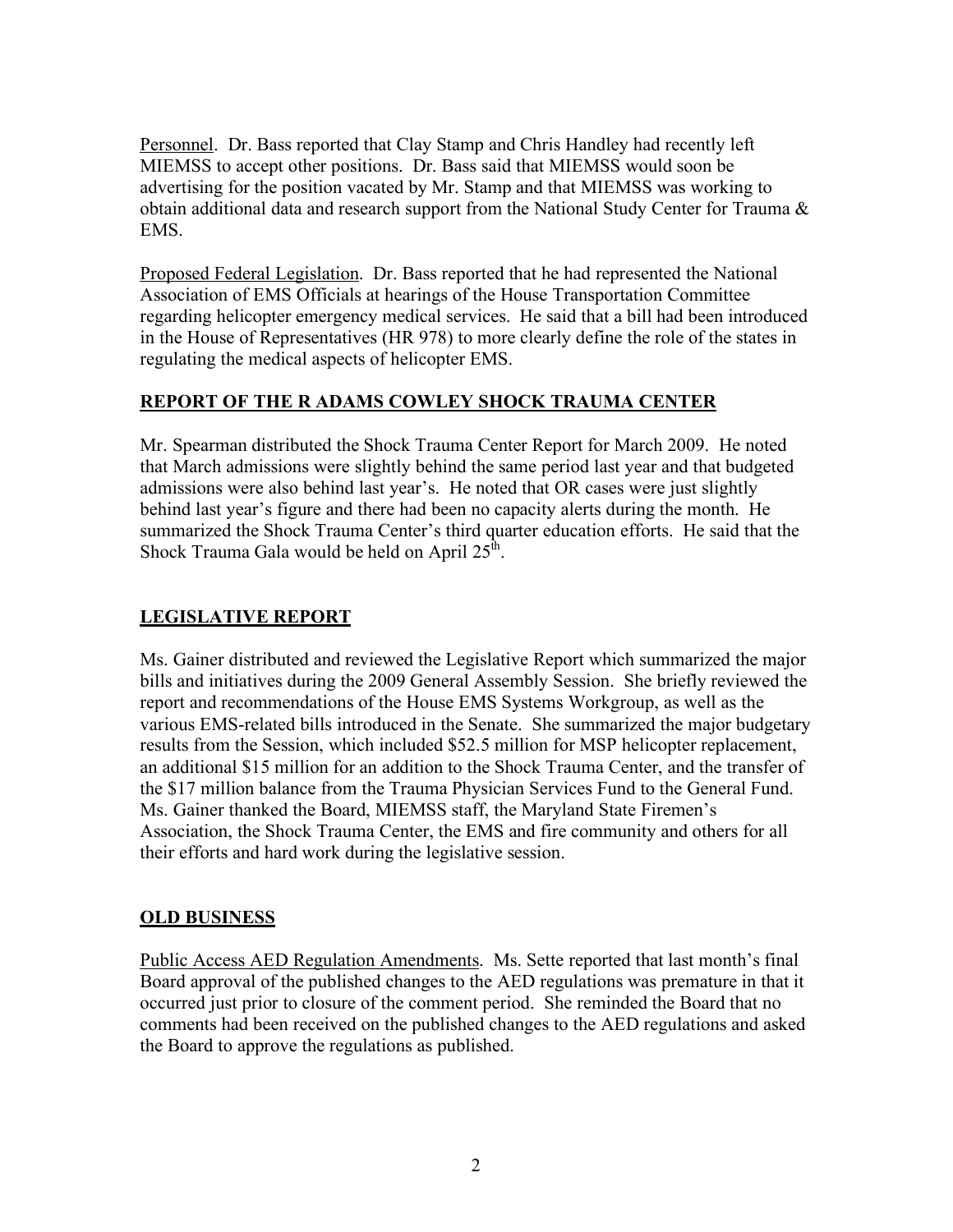**Action: Moved (Ms. Showalter), seconded (Chief Graham) and passed unanimously to approve the regulations as published.**

### **NEW BUSINESS**

Trends in Helicopter Utilization. Dr. Bass updated the Board on helicopter emergency medical services (HEMS) issues. He discussed HEMS utilization nationwide and in Maryland. He provided the Board with updated information regarding the number of trauma patients transported by MSP, as well as patient acuity and outcome data as compared with ground-transported trauma patients. He noted that helicopter-transported trauma patients in Maryland had better outcomes when compared to outcomes from national trauma norms.

# **ADJOURN TO CLOSED SESSION**

#### **Action: Moved (Chief Graham), seconded (Dr. Hexter), and passed unanimously to proceed to closed session.**

The purpose of the closed session was to carry out administrative functions under State Government Article §10-502(b), to discuss appointment of personnel under State Government Article § 10-508 (a) (1), discuss matters related to the contents of a bid or proposal, if public discussion or disclosure would adversely impact the ability of the public body to participate in the competitive bidding or proposal process under § 10-508 (a) (14), and maintain certain records and information in confidence as required by Health Occupations Article §14-506 (b) under State Government Article § 10-508(a) (13).

The closed session was attended by:

**Board Members Present:** Donald L. DeVries, Jr., Esq., Chairman; David Hexter, M.D.; Sally Showalter; Murray Kalish, M.D.; Mary Alice Van Hoy, R.N (present by phone).; Eugene L. Worthington; Chief Scott Graham.

**MIEMSS**: Dr. Bass, Ms. Gainer, Ms. Myers, Dr. Floccare, **MSP Aviation**: Major McAndrew, Jimmie Muerrens, and Mike Gartland

**OAG:** Mr. Magee.

There was discussion of issues relating to the request for proposal for the procurement of MSP helicopters, and discussion of preliminary budgetary matters associated with that procurement as well as future MedEvac operations.

Dr. Floccare, Major McAndrew, Jimmy Muerrens, and Mick Gartland then departed the closed session.